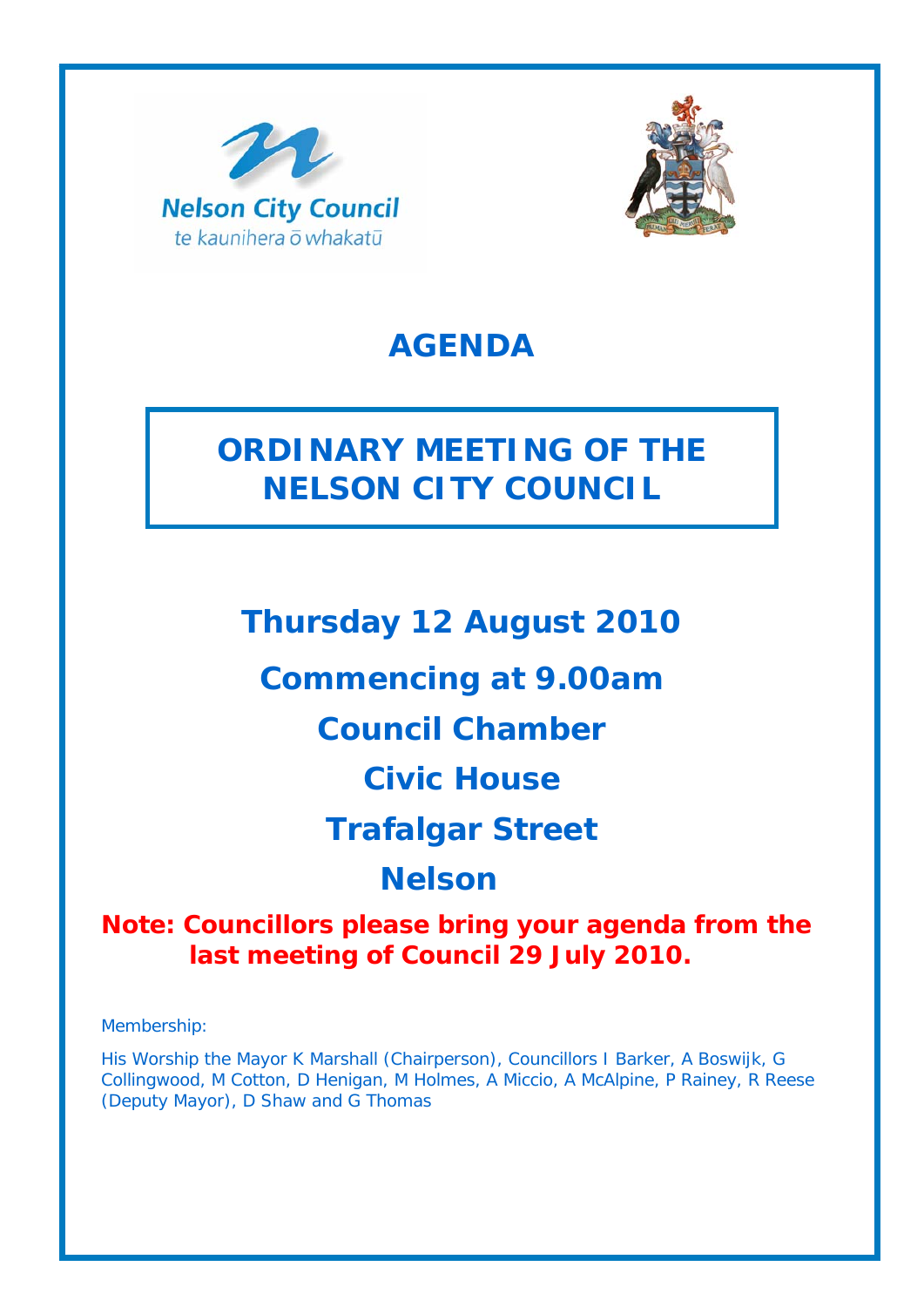## **B U S I N E S S**

**As set out below** 

Nelson City Council 956050 12 August 2010

> Refer to Page No.

## **APOLOGIES**

## **OPENING PRAYER**

## **1.0 SCHEDULE OF HEARINGS FOR LOCKING STREET AND MAIN ROAD STOKE SPEED LIMIT BYLAW CHANGES**

All the submissions are attached to the agenda in two parts; Locking Street and Main Road Stoke. These submissions will be considered later at the meeting, item 6.4 refers.

| <b>Time</b> | Submitter name                           | <b>Street</b>   | <b>Submission</b><br><b>Number</b> |
|-------------|------------------------------------------|-----------------|------------------------------------|
| 9.00        | Annie Leather                            | Locking         | 24                                 |
| 9.05        | Gary Stocker<br>(Automobile Association) | Main Road Stoke | 22                                 |
| 9.10        | Allan Kneale                             | Main Road Stoke | 19                                 |
| 9.20        | Victor Gargiulo                          | Locking         | 6                                  |
| 9.30        | Mr Lynn Hannen & Mrs<br>Anita Hannen     | Locking         | 22                                 |
| 9.40        | Jim McNabb                               | Locking         | 18                                 |

## **2.0 PUBLIC FORUM**

#### **2.1 Mark and Francie Hampton**

Mark and Francie Hampton will speak to Council about resource consent processes.

#### **2.2 Glenn Baker**

Mr Baker will speak to Council about Internet use at Nelson libraries.

## **2.3 Liam Hegarty**

Mr Hegarty will speak to Council about the Brook Street development proposal.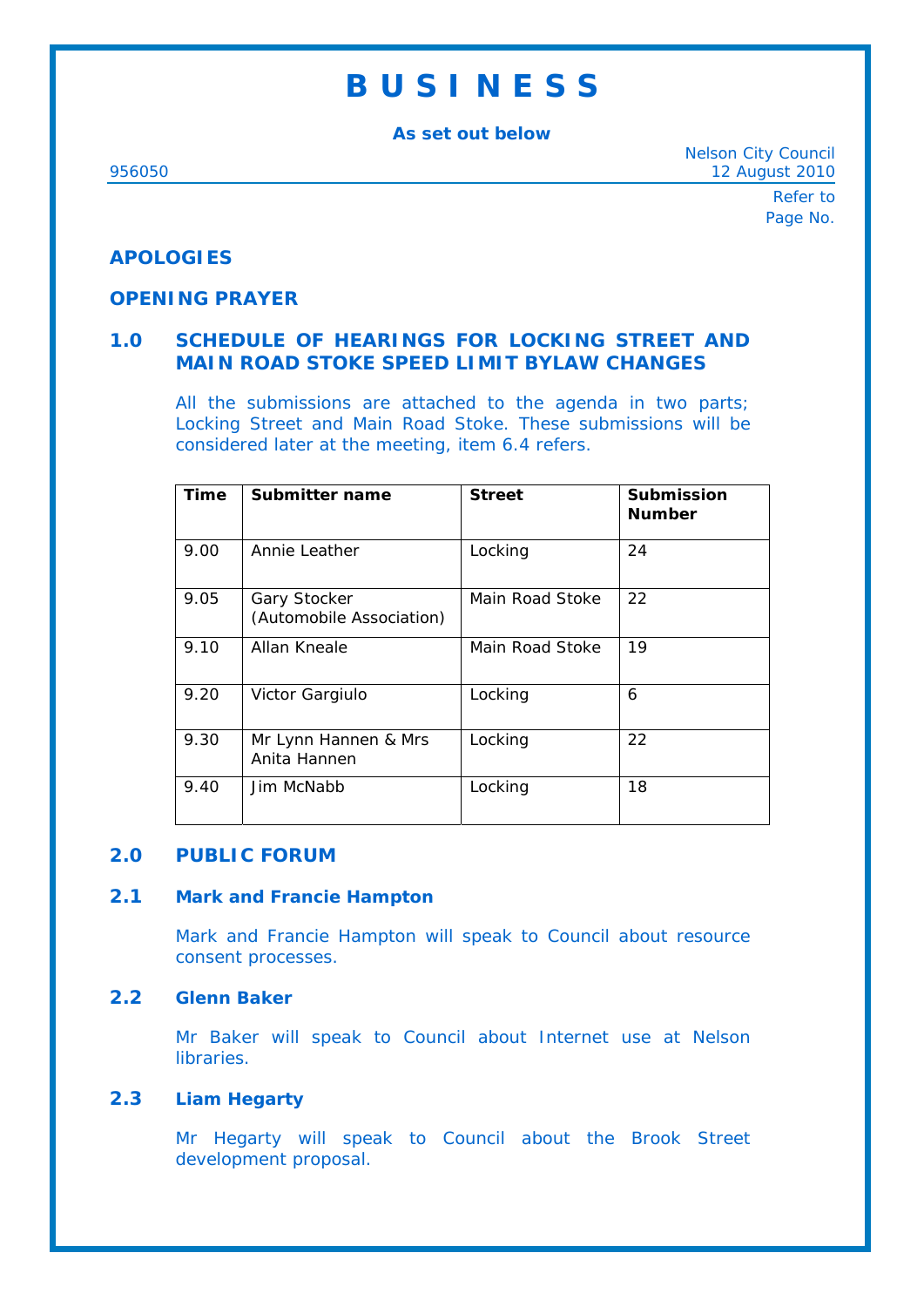# **3.0 CONFIRMATION OF MINUTES – 29 July 2010 1-15**  Document number 957203 Recommendation *THAT the minutes of the ordinary meeting of the*

*Nelson City Council, held on Thursday 29 July 2010, be confirmed as a true and correct record.*

## **4.0 MAYORS REPORT**

Report back from LGNZ conference delegates

## **5.0 CHIEF EXECUTIVES REPORT 16-64**

Document number 949331

## **6.0 REPORTS POLICY**

## **6.1 Brook Street Housing Proposal – Update July 2010 65-95**

This item is a continuation from the last meeting so please bring your agenda from the 29 July meeting agenda, Item 3.1 refers.

A further appendix for this report is attached covering answers to the questions raised by Councillors and a public forum attendee at the 29 July meeting.

Document number 942156

## **6.2 Freedom Camping Season Review and Planning for 2010/11 96-109**

Document number 950120

#### **6.3 Adoption of the Rutherford and Trafalgar Parks Reserve Management Plan 110-155**

Document numbers 953996

#### **6.4 Amendments to the Speed Limits Bylaw 156-219**

Document number 949586

## **6.5 Draft Navigation Safety Bylaws (218)**

Ten submissions were received to the draft bylaw and it has been proposed that the hearings will take place on Tuesday 24 August. The Council needs to accept three nominations for this panel and to confirm the date for the hearings.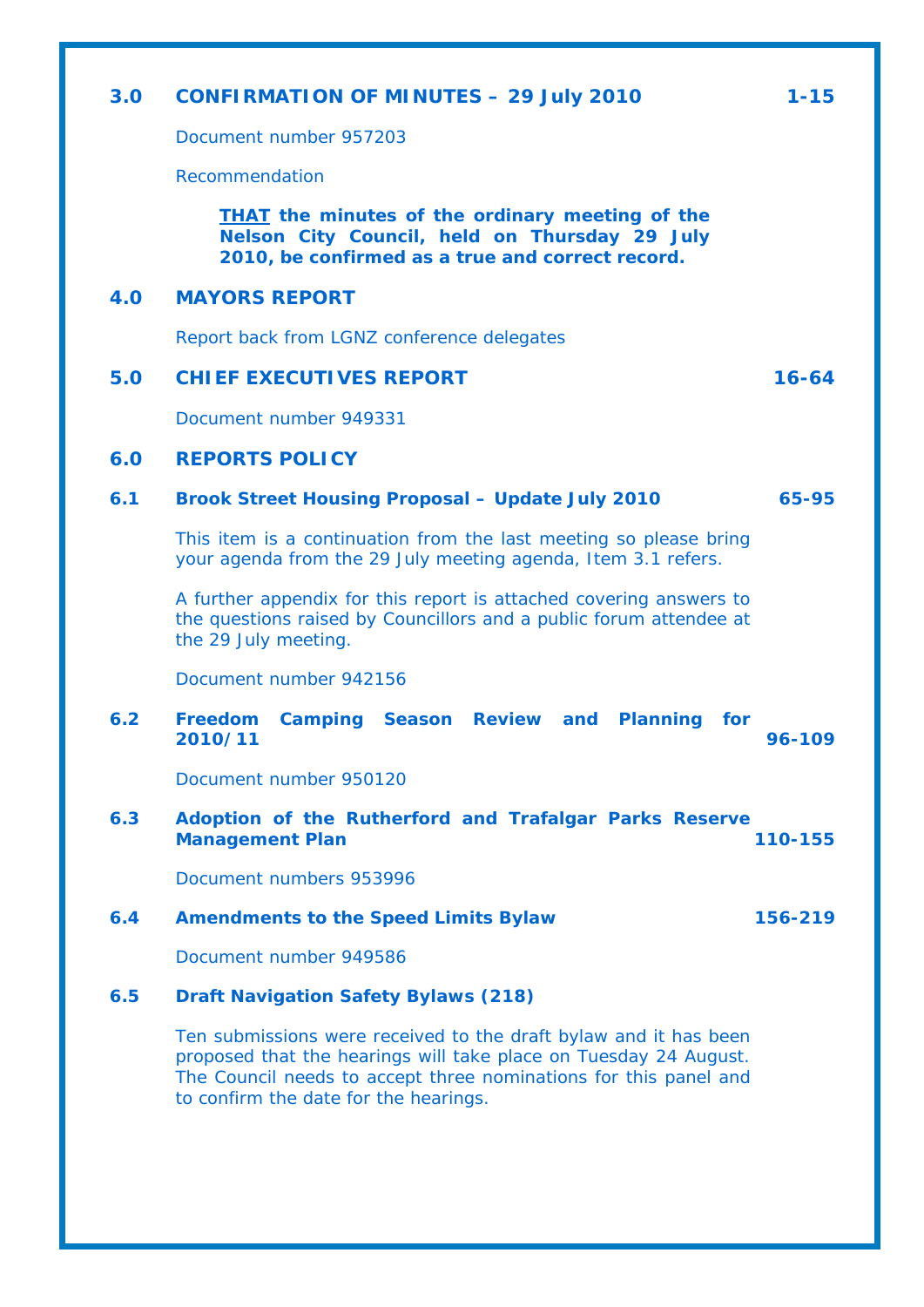#### Recommendation

*THAT a Working Party comprising the following Councillors (names) ……. be established to hear submissions and make recommendations to Council on changes to the draft Navigation and Safety Bylaw (218).*

## **7.0 DISCUSSION OF PUBLIC FORUM (IF REQUIRED)**

#### **8.0 REPORTS FROM COMMITTEES**

#### **8.1 Recommendations from the Nelson City Council Tasman District Council Joint Shareholders Committee Meeting held on Friday 30 July 2010**

8.1.1 Nelson Tasman Tourism Ltd Revised Statement of Intent **220-240**

Recommendation

*THAT the Nelson Tasman Tourism Ltd revised Statement of Intent for 2010/13 be approved for signing subject to Nelson City Council's contribution to the destination marketing project Nelson Tasman Tourism Ltd is undertaking in association with central government remaining at \$50,000, and subject to a similar resolution by Tasman District Council.*

#### 8.1.2 Nelson Airport Ltd Draft Statement of Intent 2010/11 **241-249**

Recommendation

#### *THAT the Nelson Airport Ltd draft Statement of Intent for 2010/11 be approved for signing subject to a similar resolution by Tasman District Council.*

8.1.3 Tasman Bay Heritage Trust Memorandum of Understanding **250-260**

#### Recommendation

*THAT subject to receiving a formal resolution from the Board of Tasman Bays Heritage Trust, the draft Memorandum of Understanding as amended by clause 11 'Disputes' becoming clause 2 and re-written and retitled 'Good Faith', and the word 'email' being inserted after the words 'registered mail' in clause 12, be approved for signing subject to a similar resolution by Tasman District Council.* 

## **9.0 PUBLIC EXCLUDED BUSINESS**

## **9.1 Exclusion of the Public**